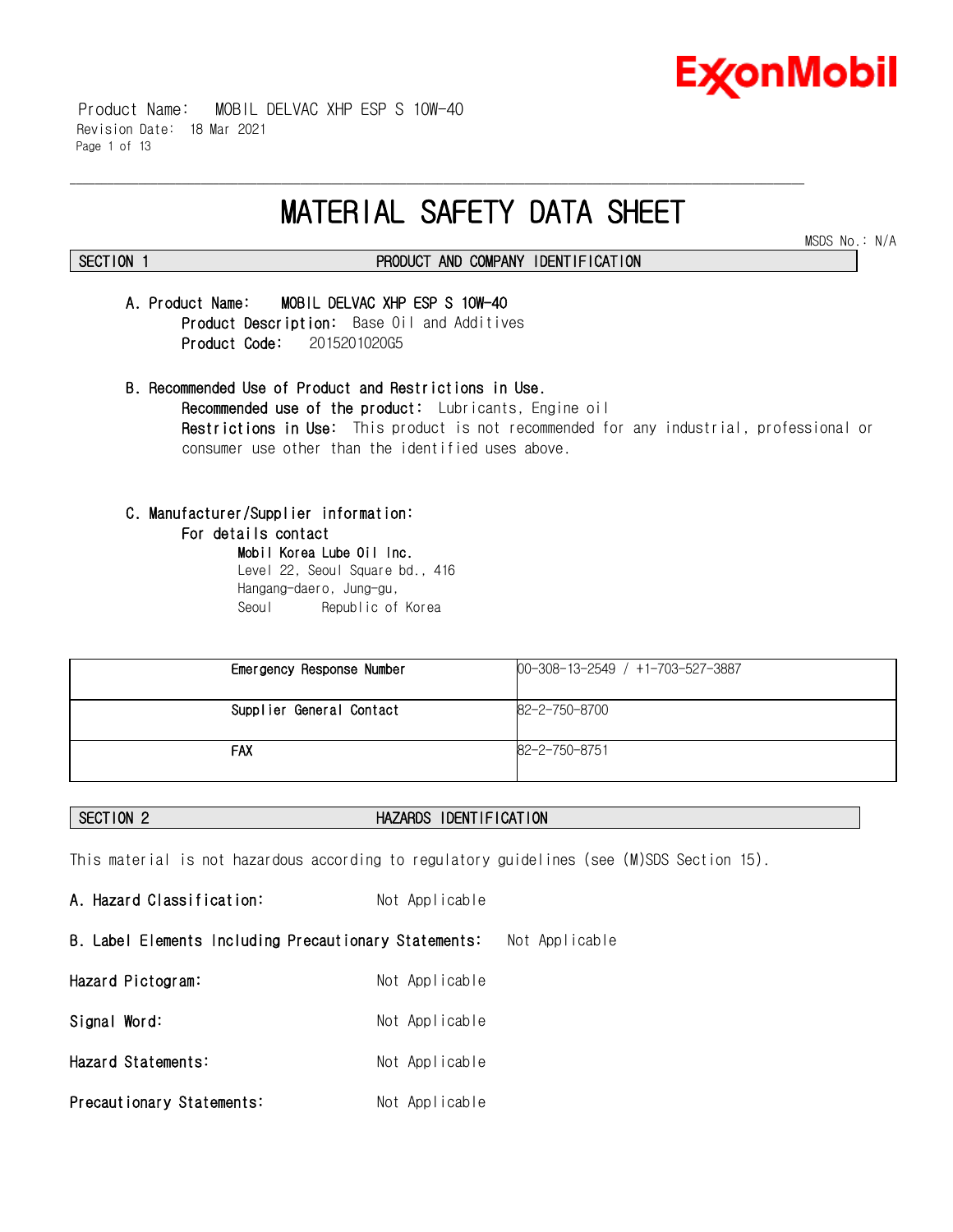

 Product Name: MOBIL DELVAC XHP ESP S 10W-40 Revision Date: 18 Mar 2021 Page 2 of 13

#### **C. Other Hazards Which Are Not Included In The Classification Criteria**

#### **Physical / Chemical Hazards**

No significant hazards.

#### **Health Hazards**

 High-pressure injection under skin may cause serious damage. Excessive exposure may result in eye, skin, or respiratory irritation.

\_\_\_\_\_\_\_\_\_\_\_\_\_\_\_\_\_\_\_\_\_\_\_\_\_\_\_\_\_\_\_\_\_\_\_\_\_\_\_\_\_\_\_\_\_\_\_\_\_\_\_\_\_\_\_\_\_\_\_\_\_\_\_\_\_\_\_\_\_\_\_\_\_\_\_\_\_\_\_\_\_\_\_\_\_\_\_\_\_\_\_\_\_\_\_\_\_\_\_\_\_\_\_\_\_\_\_\_\_\_\_\_\_\_\_\_\_\_

#### **Environmental Hazards**

No significant hazards.

| NFPA Hazard ID: | Health: I | Flammability: | Reactivity: 0 |  |
|-----------------|-----------|---------------|---------------|--|
| HMIS Hazard ID: | Health: I | Flammability: | Reactivity: 0 |  |

**NOTE:** This material should not be used for any other purpose than the intended use in Section 1 without expert advice. Health studies have shown that chemical exposure may cause potential human health risks which may vary from person to person.

### **SECTION 3 COMPOSITION / INFORMATION ON INGREDIENTS**

This material is defined as a mixture.

#### **Hazardous Substance(s) or Complex Substance(s) required for disclosure**

| Name                                                 | Other Name | CAS # or Id. | Concentration* | GHS Hazard Codes                |
|------------------------------------------------------|------------|--------------|----------------|---------------------------------|
|                                                      |            | No.          |                |                                 |
| BUTENE, HOMOPOLYMER                                  |            | KE-28852     | $- < 5\%$      | H <sub>304</sub>                |
| CALCIUM HYDROXIDE                                    |            | KE-04518     | $0.1 - 5.1\%$  | H315, H318, H335                |
| SEVERELY HYDROTREATED HEAVY<br>PARAFFINIC DISTILLATE |            | KF-12546     | $20 - 530%$    | H <sub>304</sub>                |
| SOLVENT DEWAXED HEAVY PARAFFINIC<br>DISTILLATE       |            | KF-12602     | $- < 5\%$      | H <sub>304</sub>                |
| ZINC ALKYL DITHIOPHOSPHATE                           |            | KF-28668     | $0.1 - 5.1\%$  | H303, H315, H318,<br>H401, H411 |

\* All concentrations are percent by weight unless material is a gas. Gas concentrations are in percent by volume.

**SECTION 4 FIRST AID MEASURES**

#### **A. Eye Contact**

Flush thoroughly with water. If irritation occurs, get medical assistance.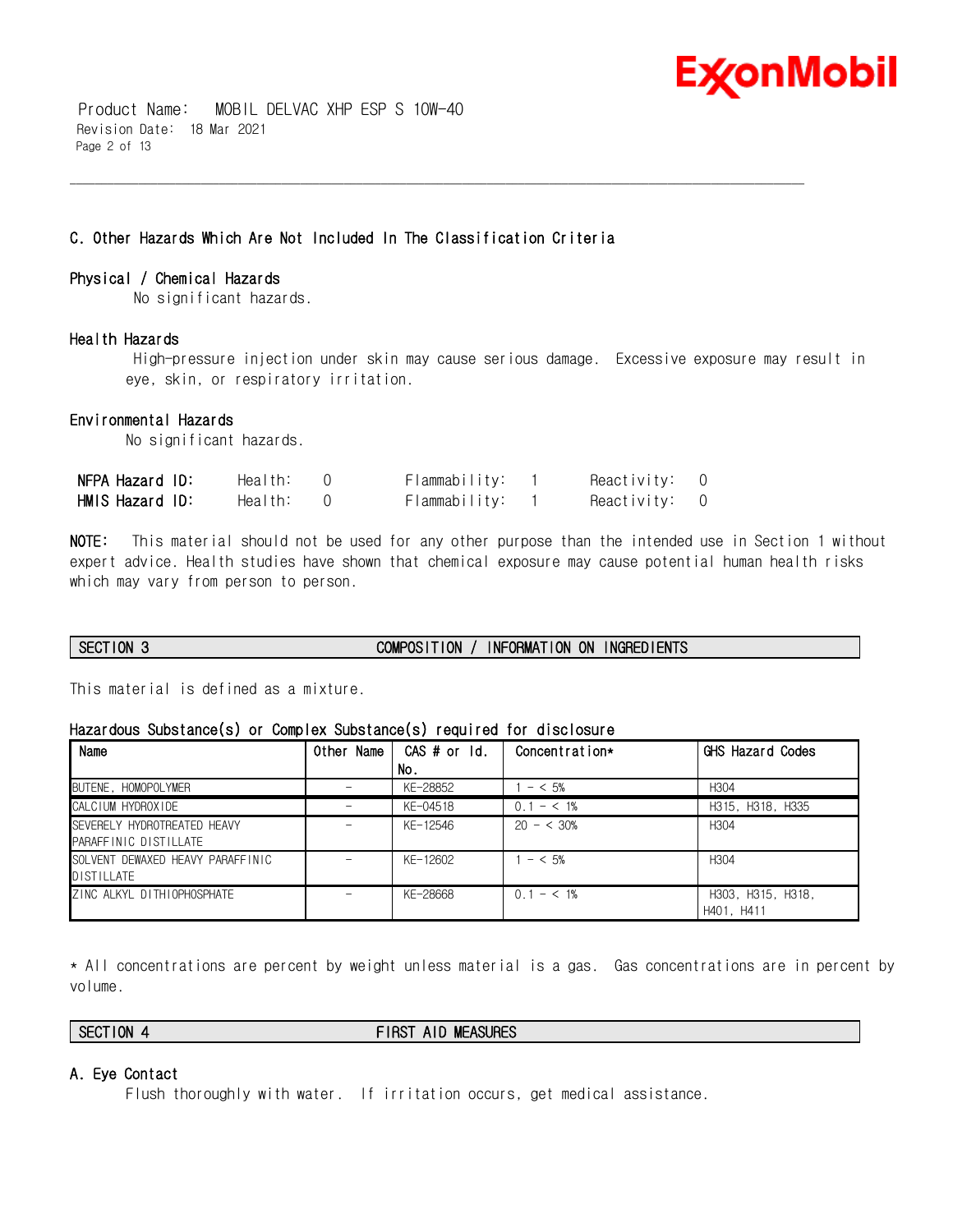

 Product Name: MOBIL DELVAC XHP ESP S 10W-40 Revision Date: 18 Mar 2021 Page 3 of 13

#### **B. Skin Contact**

Wash contact areas with soap and water. If product is injected into or under the skin, or into any part of the body, regardless of the appearance of the wound or its size, the individual should be evaluated immediately by a physician as a surgical emergency. Even though initial symptoms from high pressure injection may be minimal or absent, early surgical treatment within the first few hours may significantly reduce the ultimate extent of injury.

#### **C. Inhalation**

Remove from further exposure. For those providing assistance, avoid exposure to yourself or others. Use adequate respiratory protection. If respiratory irritation, dizziness, nausea, or unconsciousness occurs, seek immediate medical assistance. If breathing has stopped, assist ventilation with a mechanical device or use mouth-to-mouth resuscitation.

#### **D. Ingestion**

First aid is normally not required. Seek medical attention if discomfort occurs.

\_\_\_\_\_\_\_\_\_\_\_\_\_\_\_\_\_\_\_\_\_\_\_\_\_\_\_\_\_\_\_\_\_\_\_\_\_\_\_\_\_\_\_\_\_\_\_\_\_\_\_\_\_\_\_\_\_\_\_\_\_\_\_\_\_\_\_\_\_\_\_\_\_\_\_\_\_\_\_\_\_\_\_\_\_\_\_\_\_\_\_\_\_\_\_\_\_\_\_\_\_\_\_\_\_\_\_\_\_\_\_\_\_\_\_\_\_\_

#### **E. Other note to physician**

None

#### **Acute and Delayed Symptoms/Effects**

See Toxicological Section

#### **Pre-existing Medical Conditions Which May Be Aggravated By Exposure**

None.

#### **SECTION 5 FIRE FIGHTING MEASURES**

- **Flammability Properties Flash Point [Method]:** >205°C (401°F) [ ASTM D-92] **Autoignition Temperature:** N/D **Flammable Limits (Approximate volume % in air):** LEL: 0.9 UEL: 7.0
- **A. Suitable (and Unsuitable) Extinguishing Media Appropriate Extinguishing Media:** Use water fog, foam, dry chemical or carbon dioxide (CO2) to extinguish flames.

**Inappropriate Extinguishing Media:** Straight Streams of Water

**B. Specific Hazards arising from the Chemical Unusual Fire Hazards:** None

> **Hazardous Combustion Products:** Aldehydes, Incomplete combustion products, Oxides of carbon, Smoke, Fume, Sulfur oxides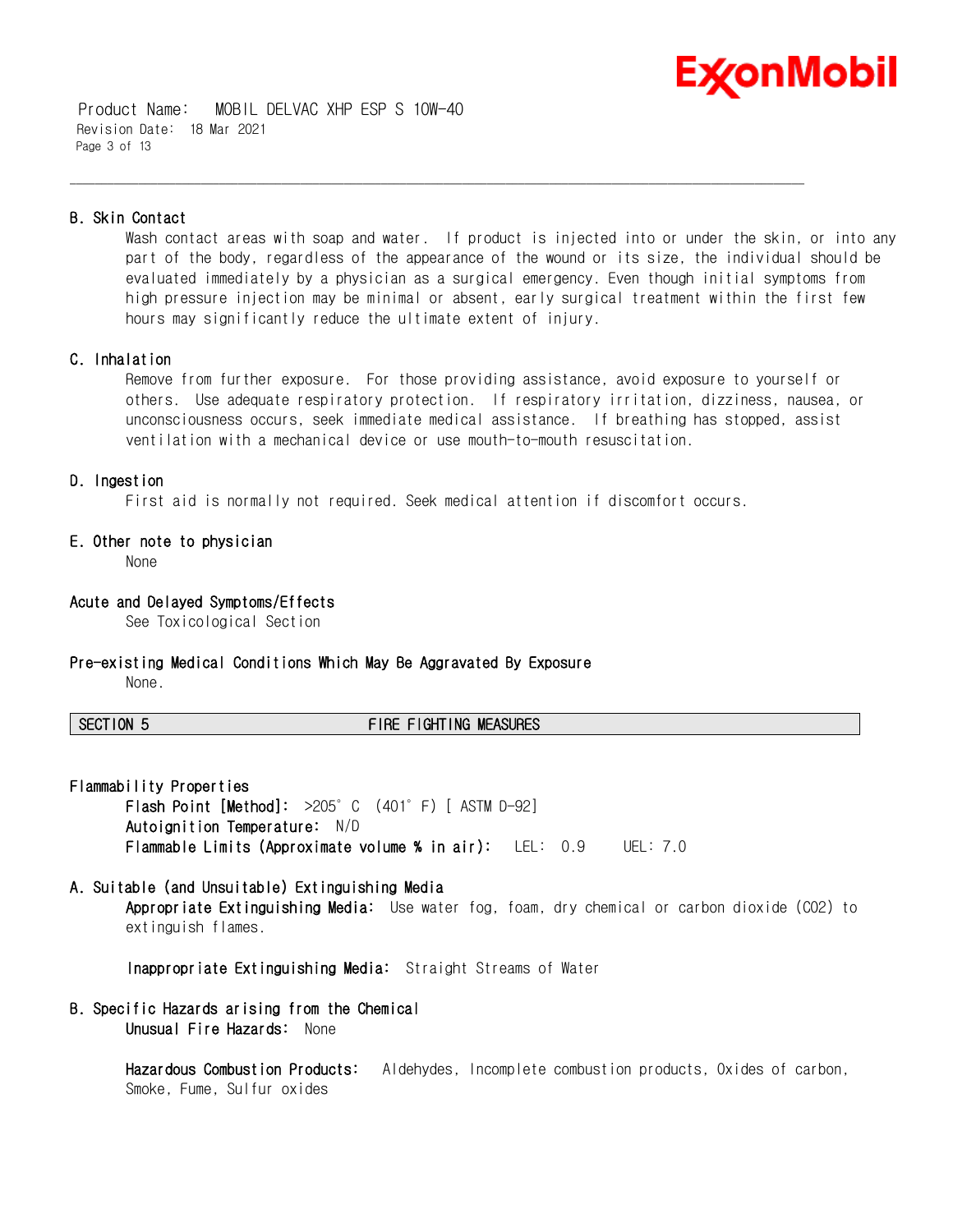

 Product Name: MOBIL DELVAC XHP ESP S 10W-40 Revision Date: 18 Mar 2021 Page 4 of 13

#### **C. Special Protective Equipment and Precautions for Fire-fighters**

Evacuate area. Prevent runoff from fire control or dilution from entering streams, sewers, or drinking water supply. Firefighters should use standard protective equipment and in enclosed spaces, self-contained breathing apparatus (SCBA). Use water spray to cool fire exposed surfaces and to protect personnel.

\_\_\_\_\_\_\_\_\_\_\_\_\_\_\_\_\_\_\_\_\_\_\_\_\_\_\_\_\_\_\_\_\_\_\_\_\_\_\_\_\_\_\_\_\_\_\_\_\_\_\_\_\_\_\_\_\_\_\_\_\_\_\_\_\_\_\_\_\_\_\_\_\_\_\_\_\_\_\_\_\_\_\_\_\_\_\_\_\_\_\_\_\_\_\_\_\_\_\_\_\_\_\_\_\_\_\_\_\_\_\_\_\_\_\_\_\_\_

#### **SECTION 6 ACCIDENTAL RELEASE MEASURES**

#### **A. Personal Precautions and Protective Equipment**

Avoid contact with spilled material. See Section 5 for fire fighting information. See the Hazard Identification Section for Significant Hazards. See Section 4 for First Aid Advice. See Section 8 for advice on the minimum requirements for personal protective equipment. Additional protective measures may be necessary, depending on the specific circumstances and/or the expert judgment of the emergency responders.

#### **B. Environmental Precautions and Protective Procedure**

In the event of a spill or accidental release, notify relevant authorities in accordance with all applicable regulations.

Large Spills: Dike far ahead of liquid spill for later recovery and disposal. Prevent entry into waterways, sewers, basements or confined areas.

#### **C. Methods and Materials for Containment and Cleaning Up**

**Land Spill:** Stop leak if you can do it without risk. Recover by pumping or with suitable absorbent.

**Water Spill:** Stop leak if you can do it without risk. Confine the spill immediately with booms. Warn other shipping. Remove from the surface by skimming or with suitable absorbents. Seek the advice of a specialist before using dispersants.

Water spill and land spill recommendations are based on the most likely spill scenario for this material; however, geographic conditions, wind, temperature, (and in the case of a water spill) wave and current direction and speed may greatly influence the appropriate action to be taken. For this reason, local experts should be consulted. Note: Local regulations may prescribe or limit action to be taken.

### **SECTION 7 HANDLING AND STORAGE**

#### **A. Precautions for Safe Handling**

Avoid contact with used product. Prevent small spills and leakage to avoid slip hazard. Material can accumulate static charges which may cause an electrical spark (ignition source). When the material is handled in bulk, an electrical spark could ignite any flammable vapors from liquids or residues that may be present (e.g., during switch-loading operations). Use proper bonding and/or ground procedures. However, bonding and grounds may not eliminate the hazard from static accumulation. Consult local applicable standards for guidance. Additional references include American Petroleum Institute 2003 (Protection Against Ignitions Arising out of Static, Lightning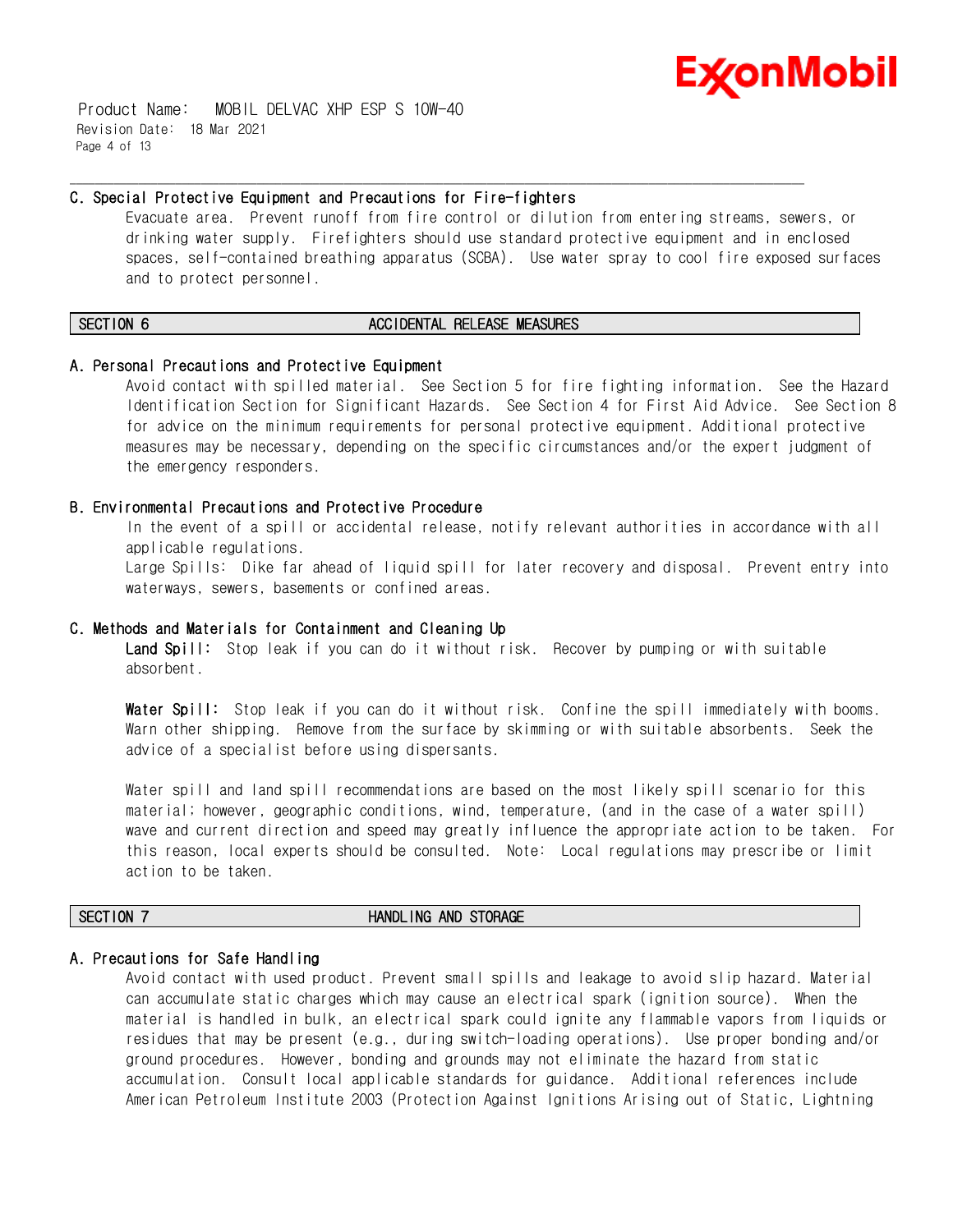

 Product Name: MOBIL DELVAC XHP ESP S 10W-40 Revision Date: 18 Mar 2021 Page 5 of 13

> and Stray Currents) or National Fire Protection Agency 77 (Recommended Practice on Static Electricity) or CENELEC CLC/TR 50404 (Electrostatics - Code of practice for the avoidance of hazards due to static electricity).

\_\_\_\_\_\_\_\_\_\_\_\_\_\_\_\_\_\_\_\_\_\_\_\_\_\_\_\_\_\_\_\_\_\_\_\_\_\_\_\_\_\_\_\_\_\_\_\_\_\_\_\_\_\_\_\_\_\_\_\_\_\_\_\_\_\_\_\_\_\_\_\_\_\_\_\_\_\_\_\_\_\_\_\_\_\_\_\_\_\_\_\_\_\_\_\_\_\_\_\_\_\_\_\_\_\_\_\_\_\_\_\_\_\_\_\_\_\_

**Static Accumulator:** This material is a static accumulator.

#### **B. Conditions for Safe Storage**

 The type of container used to store the material may affect static accumulation and dissipation. Do not store in open or unlabelled containers.

#### **SECTION 8 EXPOSURE CONTROLS AND PERSONAL PROTECTION**

#### **A. Exposure Limit Values, Biological Limit Values**

#### **Exposure limits/standards (Note: Exposure limits are not additive)**

| Substance Name                                       | Form                      | Limit | Standard           | Note | Source       | Year |
|------------------------------------------------------|---------------------------|-------|--------------------|------|--------------|------|
| CALCIUM HYDROXIDE                                    |                           | TWA   | $5 \text{ mg/m}$ 3 |      | Korea OELs   | 2018 |
| CALCIUM HYDROXIDE                                    |                           | TWA   | 5 $mg/m3$          |      | ACGIH        | 2020 |
| SEVERELY HYDROTREATED HEAVY<br>PARAFFINIC DISTILLATE | Inhalab1<br>e<br>fraction | TWA   | $5 \text{ mg/m}$   |      | ACGIH        | 2020 |
| SOLVENT DEWAXED HEAVY<br>PARAFFINIC DISTILLATE       | Inhalab1<br>e<br>fraction | TWA   | $5 \text{ mg/m}$   |      | <b>ACGIH</b> | 2020 |

#### **Exposure limits/standards for materials that can be formed when handling this product:** When

mists/aerosols can occur the following is recommended:  $5 \text{ mg/m}^3$  - ACGIH TLV (inhalable fraction).

No biological limits allocated.

#### **B. Appropriate Engineering Controls**

The level of protection and types of controls necessary will vary depending upon potential exposure conditions. Control measures to consider:

No special requirements under ordinary conditions of use and with adequate ventilation.

#### **C. Personal Protective Equipment**

Personal protective equipment selections vary based on potential exposure conditions such as applications, handling practices, concentration and ventilation. Information on the selection of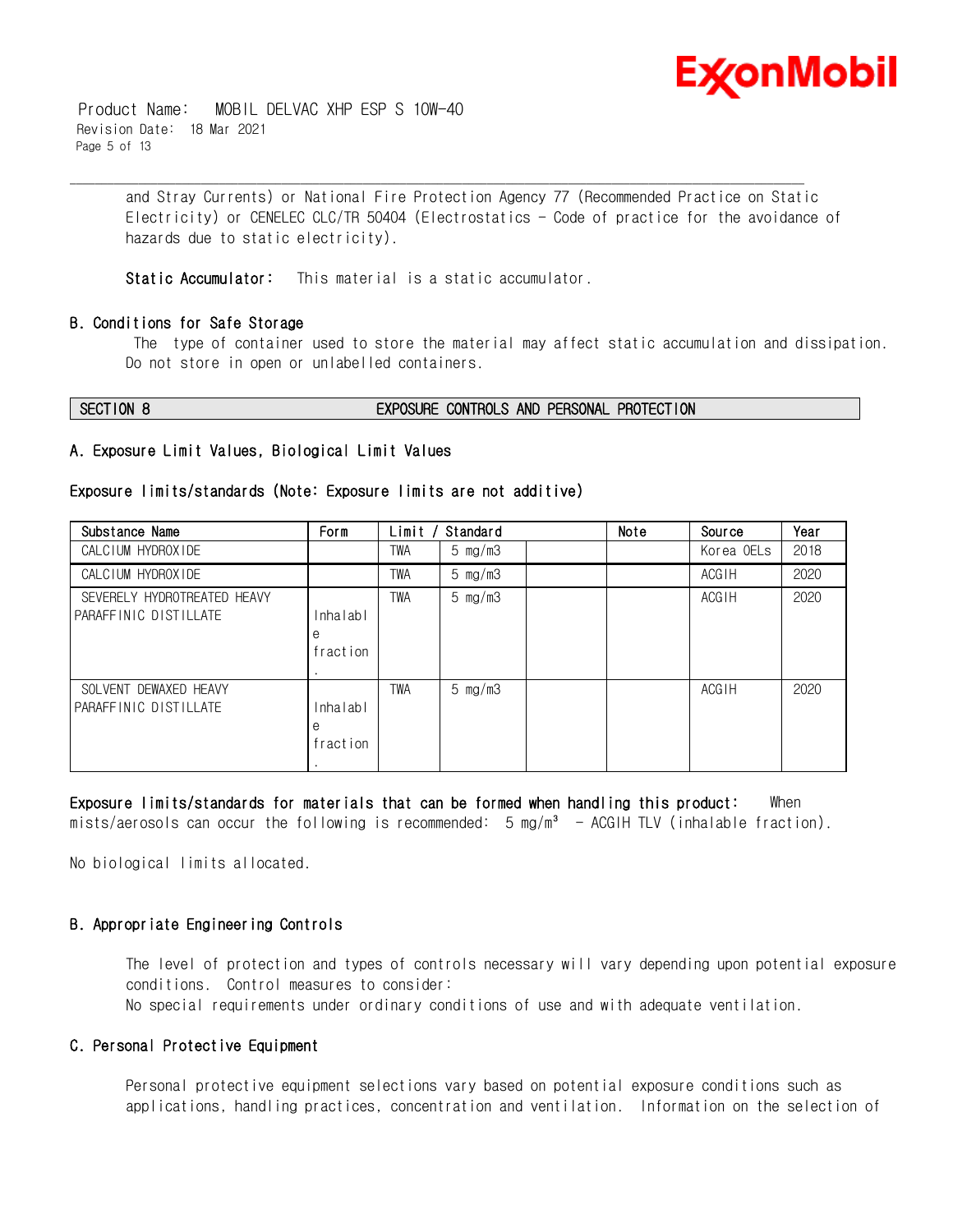

 Product Name: MOBIL DELVAC XHP ESP S 10W-40 Revision Date: 18 Mar 2021 Page 6 of 13

> protective equipment for use with this material, as provided below, is based upon intended, normal usage.

\_\_\_\_\_\_\_\_\_\_\_\_\_\_\_\_\_\_\_\_\_\_\_\_\_\_\_\_\_\_\_\_\_\_\_\_\_\_\_\_\_\_\_\_\_\_\_\_\_\_\_\_\_\_\_\_\_\_\_\_\_\_\_\_\_\_\_\_\_\_\_\_\_\_\_\_\_\_\_\_\_\_\_\_\_\_\_\_\_\_\_\_\_\_\_\_\_\_\_\_\_\_\_\_\_\_\_\_\_\_\_\_\_\_\_\_\_\_

**Respiratory Protection:** If engineering controls do not maintain airborne contaminant concentrations at a level which is adequate to protect worker health, an approved respirator may be appropriate. Respirator selection, use, and maintenance must be in accordance with regulatory requirements, if applicable. Types of respirators to be considered for this material include: No special requirements under ordinary conditions of use and with adequate ventilation. Particulate

For high airborne concentrations, use an approved supplied-air respirator, operated in positive pressure mode. Supplied air respirators with an escape bottle may be appropriate when oxygen levels are inadequate, gas/vapor warning properties are poor, or if air purifying filter capacity/rating may be exceeded.

**Eye Protection:** If contact is likely, safety glasses with side shields are recommended.

**Hand Protection:** Any specific glove information provided is based on published literature and glove manufacturer data. Glove suitability and breakthrough time will differ depending on the specific use conditions. Contact the glove manufacturer for specific advice on glove selection and breakthrough times for your use conditions. Inspect and replace worn or damaged gloves. The types of gloves to be considered for this material include:

No protection is ordinarily required under normal conditions of use. Nitrile,Viton

**Skin and Body Protection:** Any specific clothing information provided is based on published literature or manufacturer data. The types of clothing to be considered for this material include: No skin protection is ordinarily required under normal conditions of use. In accordance with good industrial hygiene practices, precautions should be taken to avoid skin contact.

**Specific Hygiene Measures:** Always observe good personal hygiene measures, such as washing after handling the material and before eating, drinking, and/or smoking. Routinely wash work clothing and protective equipment to remove contaminants. Discard contaminated clothing and footwear that cannot be cleaned. Practice good housekeeping.

#### **Environmental Controls**

 Comply with applicable environmental regulations limiting discharge to air, water and soil. Protect the environment by applying appropriate control measures to prevent or limit emissions.

#### **SECTION 9 PHYSICAL AND CHEMICAL PROPERTIES**

**Note: Physical and chemical properties are provided for safety, health and environmental considerations only and may not fully represent product specifications. Contact the Supplier for additional information.**

**A. Appearance**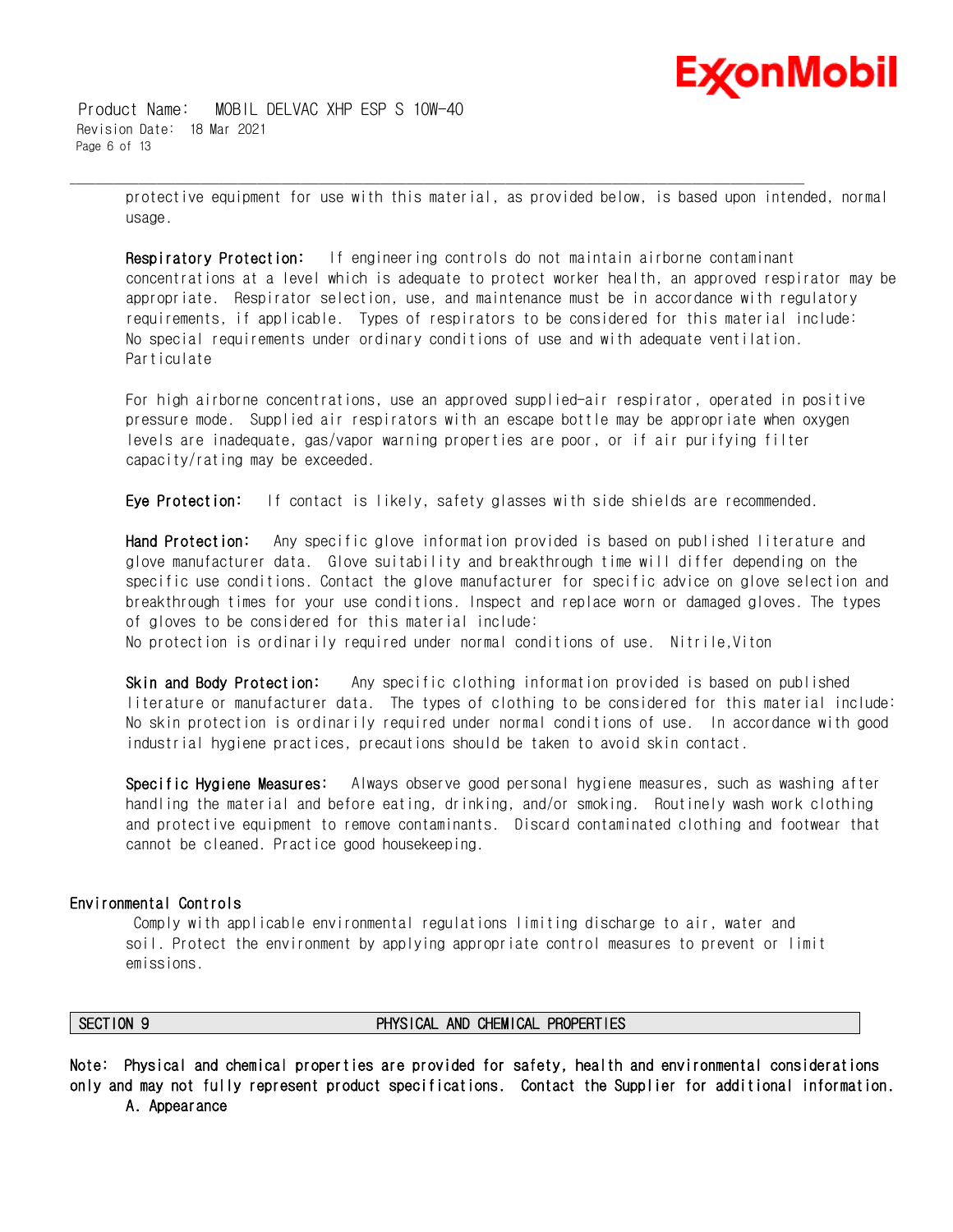

 Product Name: MOBIL DELVAC XHP ESP S 10W-40 Revision Date: 18 Mar 2021 Page 7 of 13

```
Physical State: Liquid 
      Color: Amber
B. Odor: Characteristic
C. Odor Threshold: N/D
D. pH: N/A
E. Melting Point: N/A
   Freezing Point: N/D
F. Initial Boiling Point / Range: > 316°C (600°F)
G. Flash Point [Method]: >205°C (401°F) [ ASTM D-92]
H. Evaporation Rate (n-butyl acetate = 1): N/D 
I. Flammability (Solid, Gas): N/A
J. Flammable Limits (Approximate volume % in air): LEL: 0.9 UEL: 7.0
K. Vapor Pressure: < 0.013 kPa (0.1 mm Hg) at 20 °C
L. Solubility in Water: Negligible
M. Vapor Density (Air = 1): > 2 at 101 kPa
N. Relative Density (at 15 °C): 0.866 
O. Log Pow (n-Octanol/Water Partition Coefficient): > 3.5
P. Autoignition Temperature: N/D 
Q. Decomposition Temperature: N/D
R. Viscosity: 90.6 cSt (90.6 mm2/sec) at 40 °C | 14.7 cSt (14.7 mm2/sec) at 100°C [ASTM D 
445]
S. Molecular Weight: N/D
```
\_\_\_\_\_\_\_\_\_\_\_\_\_\_\_\_\_\_\_\_\_\_\_\_\_\_\_\_\_\_\_\_\_\_\_\_\_\_\_\_\_\_\_\_\_\_\_\_\_\_\_\_\_\_\_\_\_\_\_\_\_\_\_\_\_\_\_\_\_\_\_\_\_\_\_\_\_\_\_\_\_\_\_\_\_\_\_\_\_\_\_\_\_\_\_\_\_\_\_\_\_\_\_\_\_\_\_\_\_\_\_\_\_\_\_\_\_\_

#### **Other Information**

**Pour Point:** -30°C (-22°F) [ASTM D97] **DMSO Extract (mineral oil only), IP-346:** < 3 %wt

#### **SECTION 10 STABILITY AND REACTIVITY**

- **A. Chemical Stability and Possibility of Hazard Reactions Chemical Stability:** Material is stable under normal conditions.  **Possibility of Hazardous Reactions:** Hazardous polymerization will not occur.
- **B. Conditions to Avoid:** Excessive heat. High energy sources of ignition.
- **C. Incompatible Materials:** Strong oxidizers
- **D. Hazardous Decomposition Products:** Material does not decompose at ambient temperatures.

#### **SECTION 11 TOXICOLOGICAL INFORMATION**

**A. Information on Likely Routes of Exposure** No data available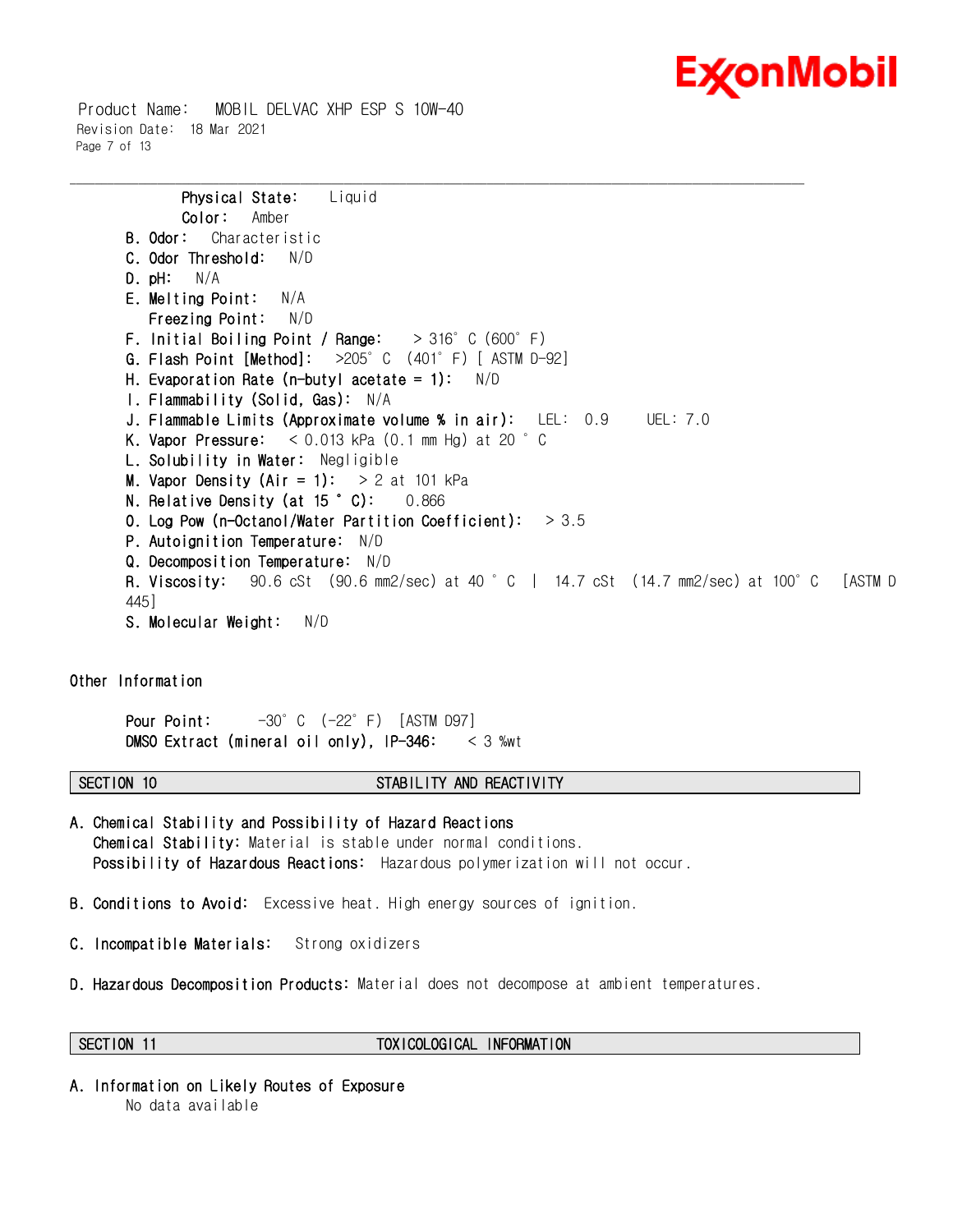

 Product Name: MOBIL DELVAC XHP ESP S 10W-40 Revision Date: 18 Mar 2021 Page 8 of 13

## **B. Information on Health Hazards**

### **Acute Toxicity (Inhalation):**

Product

No end point data for material. Minimally Toxic. Based on assessment of the components.

\_\_\_\_\_\_\_\_\_\_\_\_\_\_\_\_\_\_\_\_\_\_\_\_\_\_\_\_\_\_\_\_\_\_\_\_\_\_\_\_\_\_\_\_\_\_\_\_\_\_\_\_\_\_\_\_\_\_\_\_\_\_\_\_\_\_\_\_\_\_\_\_\_\_\_\_\_\_\_\_\_\_\_\_\_\_\_\_\_\_\_\_\_\_\_\_\_\_\_\_\_\_\_\_\_\_\_\_\_\_\_\_\_\_\_\_\_\_

Inhalation Irritation: No end point data for material. Negligible hazard at ambient/normal handling temperatures.

### **Acute Toxicity (Ingestion):**

Product

No end point data for material. Minimally Toxic. Based on assessment of the components.

#### **Acute Toxicity (Dermal)**

Product

No end point data for material. Minimally Toxic. Based on assessment of the components.

#### **Skin corrosion/irritation**

Product

No end point data for material. Negligible irritation to skin at ambient temperatures. Based on assessment of the components.

#### **Serious eye damage/irritation**

Product

No end point data for material. May cause mild, short-lasting discomfort to eyes. Based on assessment of the components.

#### **Respiratory sensitization**

Product

No end point data for material. Not expected to be a respiratory sensitizer.

### **Skin sensitization**

Product

No end point data for material. Not expected to be a skin sensitizer. Based on assessment of the components.

### **Carcinogenicity**

Product

No end point data for material. Not expected to cause cancer. Based on assessment of the components.

#### **Germ cell mutagenicity**

Product

No end point data for material. Not expected to be a germ cell mutagen. Based on assessment of the components.

#### **Reproductive toxicity**

Product

No end point data for material. Not expected to be a reproductive toxicant. Based on assessment of the components.

#### **Specific target organ toxicity - single exposure**

Product

No end point data for material. Not expected to cause organ damage from a single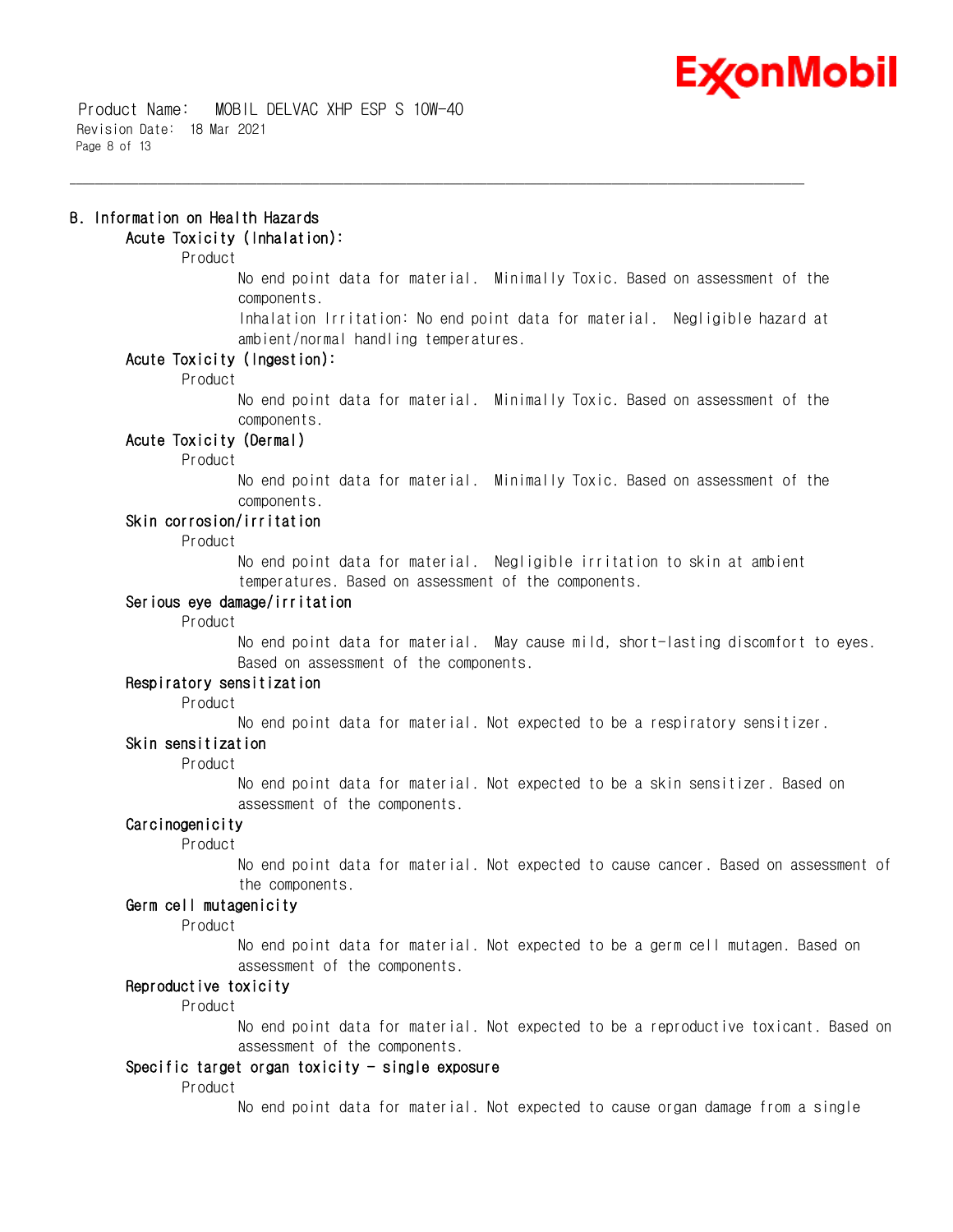

 Product Name: MOBIL DELVAC XHP ESP S 10W-40 Revision Date: 18 Mar 2021 Page 9 of 13

exposure.

### **Specific target organ toxicity - repeat exposure**

Product

No end point data for material. Not expected to cause organ damage from prolonged or repeated exposure. Based on assessment of the components.

**Aspiration hazard**

Product

Data available. Not expected to be an aspiration hazard. Based on physico-chemical properties of the material.

#### **Other Information**

#### **For the product itself:**

Diesel engine oils: Not carcinogenic in animals tests. Used and unused diesel engine oils did not produce any carcinogenic effects in chronic mouse skin painting studies.

\_\_\_\_\_\_\_\_\_\_\_\_\_\_\_\_\_\_\_\_\_\_\_\_\_\_\_\_\_\_\_\_\_\_\_\_\_\_\_\_\_\_\_\_\_\_\_\_\_\_\_\_\_\_\_\_\_\_\_\_\_\_\_\_\_\_\_\_\_\_\_\_\_\_\_\_\_\_\_\_\_\_\_\_\_\_\_\_\_\_\_\_\_\_\_\_\_\_\_\_\_\_\_\_\_\_\_\_\_\_\_\_\_\_\_\_\_\_

 Oils that are used in gasoline engines may become hazardous and display the following properties: Carcinogenic in animal tests. Caused mutations in vitro. Possible allergen and photoallergen. Contains polycyclic aromatic compounds (PAC) from combustion products of gasoline and/or thermal degradation products.

#### **Contains:**

Base oil severely refined: Not carcinogenic in animal studies. Representative material passes IP-346, Modified Ames test, and/or other screening tests. Dermal and inhalation studies showed minimal effects; lung non-specific infiltration of immune cells, oil deposition and minimal granuloma formation. Not sensitizing in test animals.

#### **IARC Classification: The following ingredients are cited on the lists below:** None.

|              | --REGULATORY LISTS SEARCHED-- |              |
|--------------|-------------------------------|--------------|
| $1 = IARC$ 1 | $2 = IARC$ 2A                 | $3 = IARG2B$ |

### **SECTION 12 ECOLOGICAL INFORMATION**

 The information given is based on data for the material, components of the material, or for similar materials, through the application of bridging principals.

#### **A. Ecotoxicity**

Material -- Not expected to be harmful to aquatic organisms.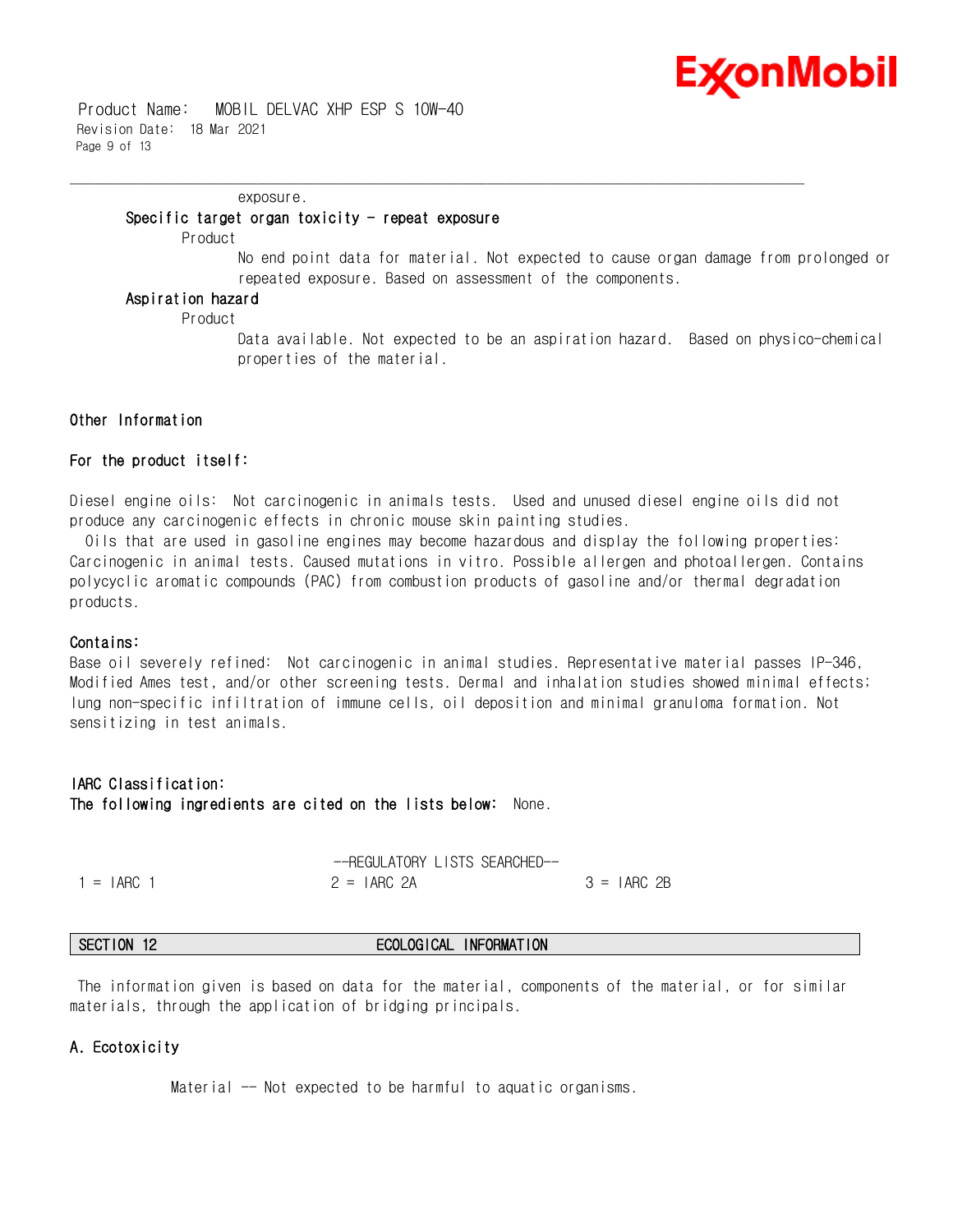

 Product Name: MOBIL DELVAC XHP ESP S 10W-40 Revision Date: 18 Mar 2021 Page 10 of 13

#### **B. Persistence and Degradability Biodegradation:**

Base oil component  $-$  Expected to be inherently biodegradable

\_\_\_\_\_\_\_\_\_\_\_\_\_\_\_\_\_\_\_\_\_\_\_\_\_\_\_\_\_\_\_\_\_\_\_\_\_\_\_\_\_\_\_\_\_\_\_\_\_\_\_\_\_\_\_\_\_\_\_\_\_\_\_\_\_\_\_\_\_\_\_\_\_\_\_\_\_\_\_\_\_\_\_\_\_\_\_\_\_\_\_\_\_\_\_\_\_\_\_\_\_\_\_\_\_\_\_\_\_\_\_\_\_\_\_\_\_\_

#### **C. Bioaccumulation**

Base oil component -- Has the potential to bioaccumulate, however metabolism or physical properties may reduce the bioconcentration or limit bioavailability.

#### **D. Mobility**

Base oil component -- Low solubility and floats and is expected to migrate from water to the land. Expected to partition to sediment and wastewater solids.

#### **E. Other adverse effects: Not applicable**

#### **SECTION 13 DISPOSAL CONSIDERATIONS**

#### **A. Disposal methods**

Disposal recommendations based on material as supplied. Disposal must be in accordance with current applicable laws and regulations, and material characteristics at time of disposal.

#### **B. Disposal precautions**

 Product is suitable for burning in an enclosed controlled burner for fuel value or disposal by supervised incineration at very high temperatures to prevent formation of undesirable combustion products. Protect the environment. Dispose of used oil at designated sites. Minimize skin contact. Do not mix used oils with solvents, brake fluids or coolants.

**Empty Container Warning** Empty Container Warning (where applicable): Empty containers may contain residue and can be dangerous. Do not attempt to refill or clean containers without proper instructions. Empty drums should be completely drained and safely stored until appropriately reconditioned or disposed. Empty containers should be taken for recycling, recovery, or disposal through suitably qualified or licensed contractor and in accordance with governmental regulations. DO NOT PRESSURISE, CUT, WELD, BRAZE, SOLDER, DRILL, GRIND, OR EXPOSE SUCH CONTAINERS TO HEAT, FLAME, SPARKS, STATIC ELECTRICITY, OR OTHER SOURCES OF IGNITION. THEY MAY EXPLODE AND CAUSE INJURY OR DEATH.

#### **SECTION 14 TRANSPORT INFORMATION**

**REGULATION ON SHIP-TRANSPORTATION AND STORAGE OF DANGEROUS SUBSTANCES (SEA (IMDG))** Not Regulated for Sea Transport according to IMDG-Code

- **A. UN Number:** Not applicable
- **B. Proper Shipping Name:** Not applicable
- **C. Hazard Class & Division:** Not applicable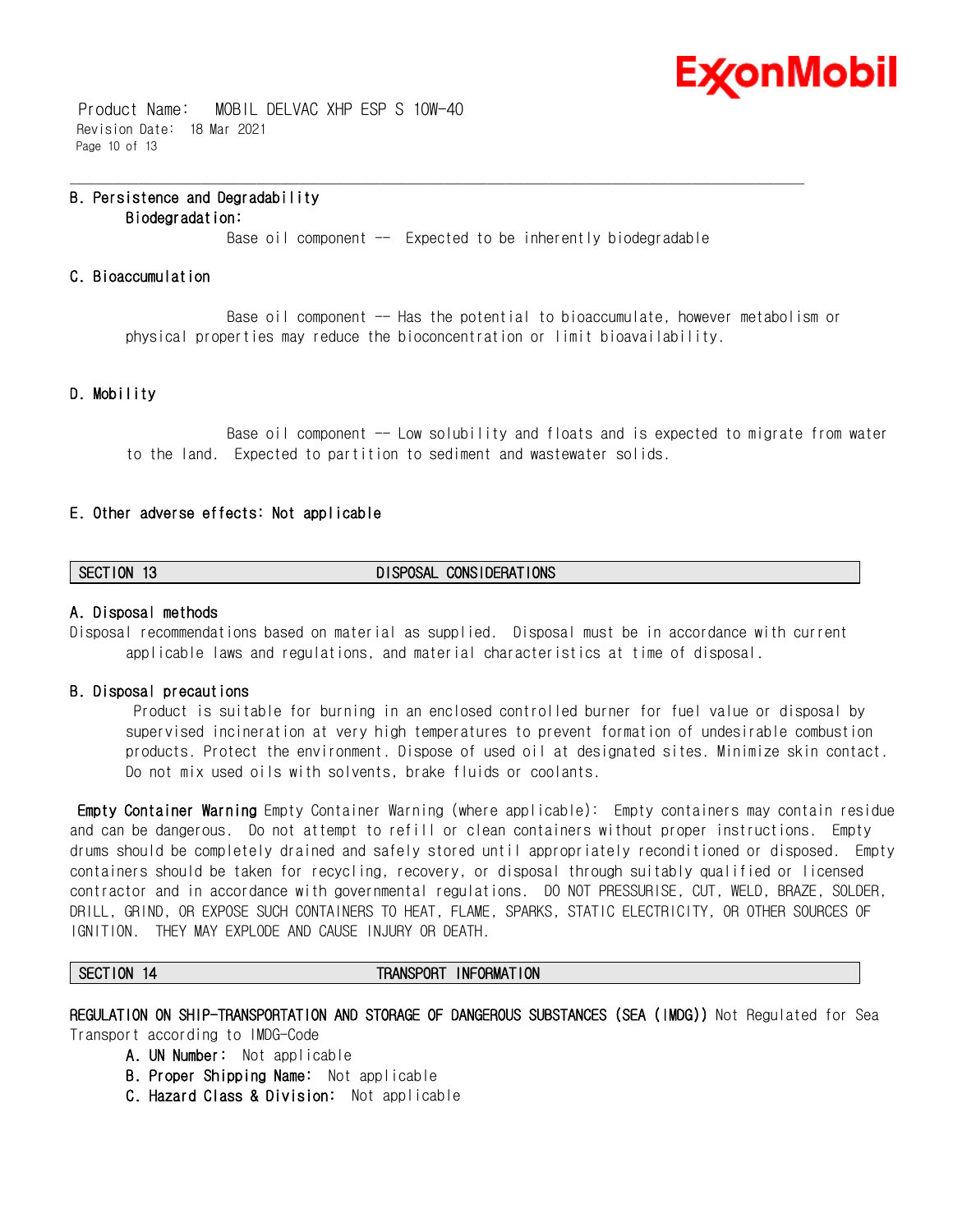

 Product Name: MOBIL DELVAC XHP ESP S 10W-40 Revision Date: 18 Mar 2021 Page 11 of 13

> **D. Packing Group:** Not applicable **E. Marine Pollutant:** Not applicable **F. Special Precautions which a user needs to be aware of, or needs to comply with, in connection with transport or conveyance:** Not applicable

\_\_\_\_\_\_\_\_\_\_\_\_\_\_\_\_\_\_\_\_\_\_\_\_\_\_\_\_\_\_\_\_\_\_\_\_\_\_\_\_\_\_\_\_\_\_\_\_\_\_\_\_\_\_\_\_\_\_\_\_\_\_\_\_\_\_\_\_\_\_\_\_\_\_\_\_\_\_\_\_\_\_\_\_\_\_\_\_\_\_\_\_\_\_\_\_\_\_\_\_\_\_\_\_\_\_\_\_\_\_\_\_\_\_\_\_\_\_

**LAND (ADR/RID)** Not Regulated for Land Transport

- **A. UN Number:** Not applicable
- **B. Proper Shipping Name:** Not applicable
- **C. Hazard Class & Division:** Not applicable
- **D. Packing Group:** Not applicable
- **E. Marine pollutants:** Only applicable for sea transport
- **F. Special Precautions which a user needs to be aware of, or needs to comply with, in connection with transport or conveyance:** Not applicable

**AIR (IATA)** Not Regulated for Air Transport

- **A. UN Number:** Not applicable
- **B. Proper Shipping Name:** Not applicable
- **C. Hazard Class & Division:** Not applicable
- **D. Packing Group:** Not applicable
- **E. Marine pollutants:** Only applicable for sea transport
- **F. Special Precautions which a user needs to be aware of, or needs to comply with, in connection with transport or conveyance:** Not applicable

#### **SECTION 15 REGULATORY INFORMATION**

**This material is not considered hazardous according to Korean GHS classification criteria.**

**Regulatory Status and Applicable Laws and Regulations**

- **A. Industrial Safety & Health Act : Prohibited, Subject to an Approval for Manufacturing and Controlled Hazardous Substances:** None.
- **B. Chemicals Control Act : Toxic, Banned and Restricted Toxic Chemicals, Authorization substances, Accidental Release Prevention Substances and Priority Existing Chemicals to Registration:** None.

**C. ACT ON THE SAFETY CONTROL OF HAZARDOUS SUBSTANCES:** Category 4. Class 4 petroleum chemicals

**E. Other requirements in domestic and other countries**

**Listed or exempt from listing/notification on the following chemical inventories (May contain substance(s) subject to notification to the EPA Active TSCA inventory prior to import to USA):** AIIC, DSL, ENCS, IECSC, ISHL, KECI, PICCS, TCSI, TSCA

**D.**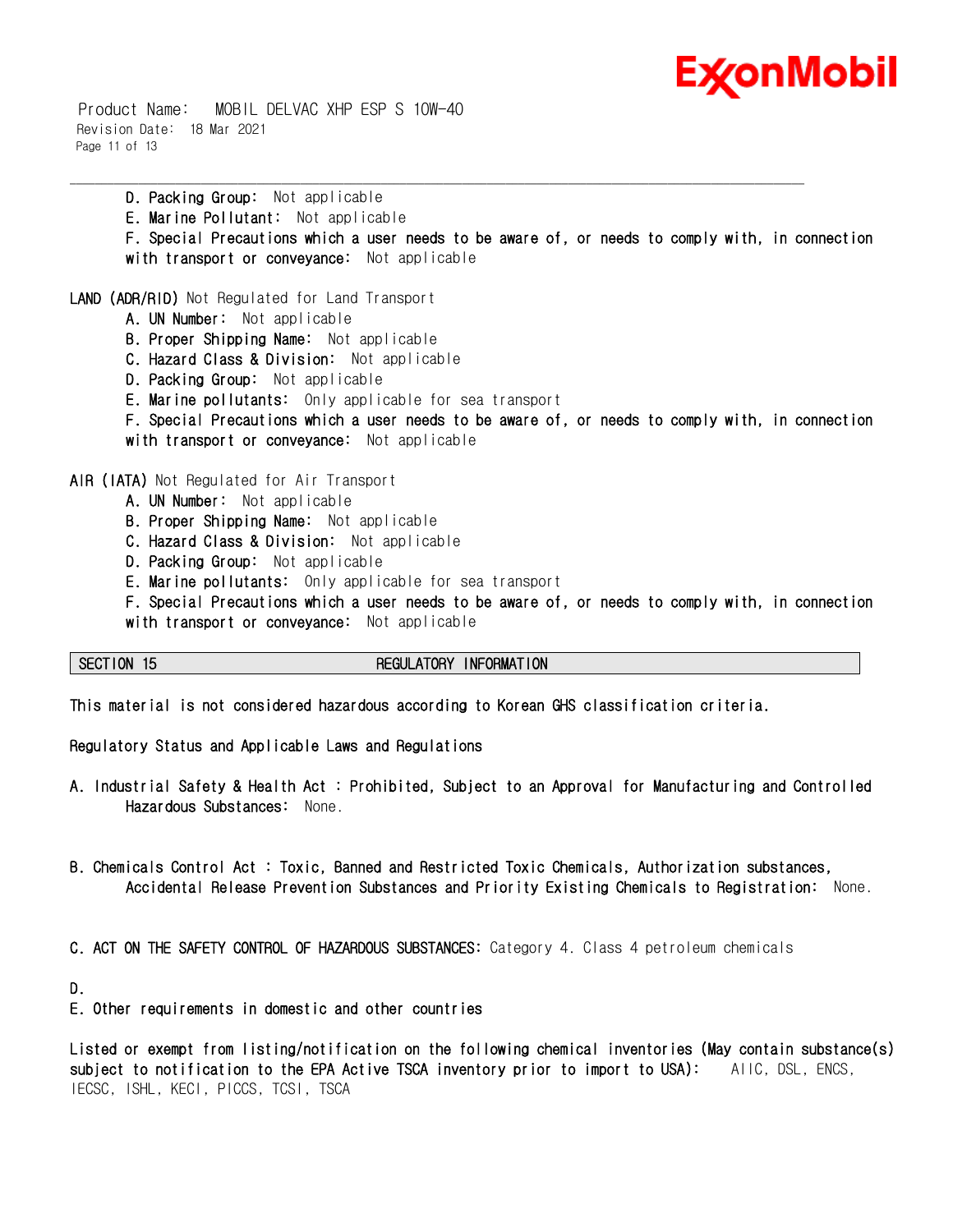

 Product Name: MOBIL DELVAC XHP ESP S 10W-40 Revision Date: 18 Mar 2021 Page 12 of 13

#### **SECTION 16 OTHER INFORMATION**

\_\_\_\_\_\_\_\_\_\_\_\_\_\_\_\_\_\_\_\_\_\_\_\_\_\_\_\_\_\_\_\_\_\_\_\_\_\_\_\_\_\_\_\_\_\_\_\_\_\_\_\_\_\_\_\_\_\_\_\_\_\_\_\_\_\_\_\_\_\_\_\_\_\_\_\_\_\_\_\_\_\_\_\_\_\_\_\_\_\_\_\_\_\_\_\_\_\_\_\_\_\_\_\_\_\_\_\_\_\_\_\_\_\_\_\_\_\_

**A. Information sources and references:** Sources of information used in preparing this SDS included one or more of the following: results from in house or supplier toxicology studies, CONCAWE Product Dossiers, publications from other trade associations, such as the EU Hydrocarbon Solvents REACH Consortium, U.S. HPV Program Robust Summaries, the EU IUCLID Data Base, U.S. NTP publications, and other sources, as appropriate.

- **B. The first Issuing date:** 3/9/2018
- **C. Revision number and latest revision date Revision Date:** 18 Mar 2021
- **D. Others**

#### **N/D = Not determined, N/A = Not applicable**

#### **KEY TO THE H-CODES CONTAINED IN SECTION 3 OF THIS DOCUMENT (for information only):**

 H303: May be harmful if swallowed; Acute Tox Oral, Cat 5 H304: May be fatal if swallowed and enters airways; Aspiration, Cat 1 H315: Causes skin irritation; Skin Corr/Irritation, Cat 2 H318: Causes serious eye damage; Serious Eye Damage/Irr, Cat 1 H335: May cause respiratory irritation; Target Organ Single, Resp Irr H401: Toxic to aquatic life; Acute Env Tox, Cat 2 H411: Toxic to aquatic life with long lasting effects; Chronic Env Tox, Cat 2

**THIS SAFETY DATA SHEET CONTAINS THE FOLLOWING REVISIONS:**MSDS reformatted and Implementation of new GHS adoption according to regulation requirements.

 The information and recommendations contained herein are, to the best of ExxonMobil's knowledge and belief, accurate and reliable as of the date issued. You can contact ExxonMobil to insure that this document is the most current available from ExxonMobil. The information and recommendations are offered for the user's consideration and examination. It is the user's responsibility to satisfy itself that the product is suitable for the intended use. If buyer repackages this product, it is the user's responsibility to insure proper health, safety and other necessary information is included with and/or on the container. Appropriate warnings and safe-handling procedures should be provided to handlers and users. Alteration of this document is strictly prohibited. Except to the extent required by law, republication or retransmission of this document, in whole or in part, is not permitted. The term, "ExxonMobil" is used for convenience, and may include any one or more of ExxonMobil Chemical Company, Exxon Mobil Corporation, or any affiliates in which they directly or indirectly hold any interest.

--------------------------------------------------------------------------------------------------------

--------------------------------------------------------------------------------------------------------